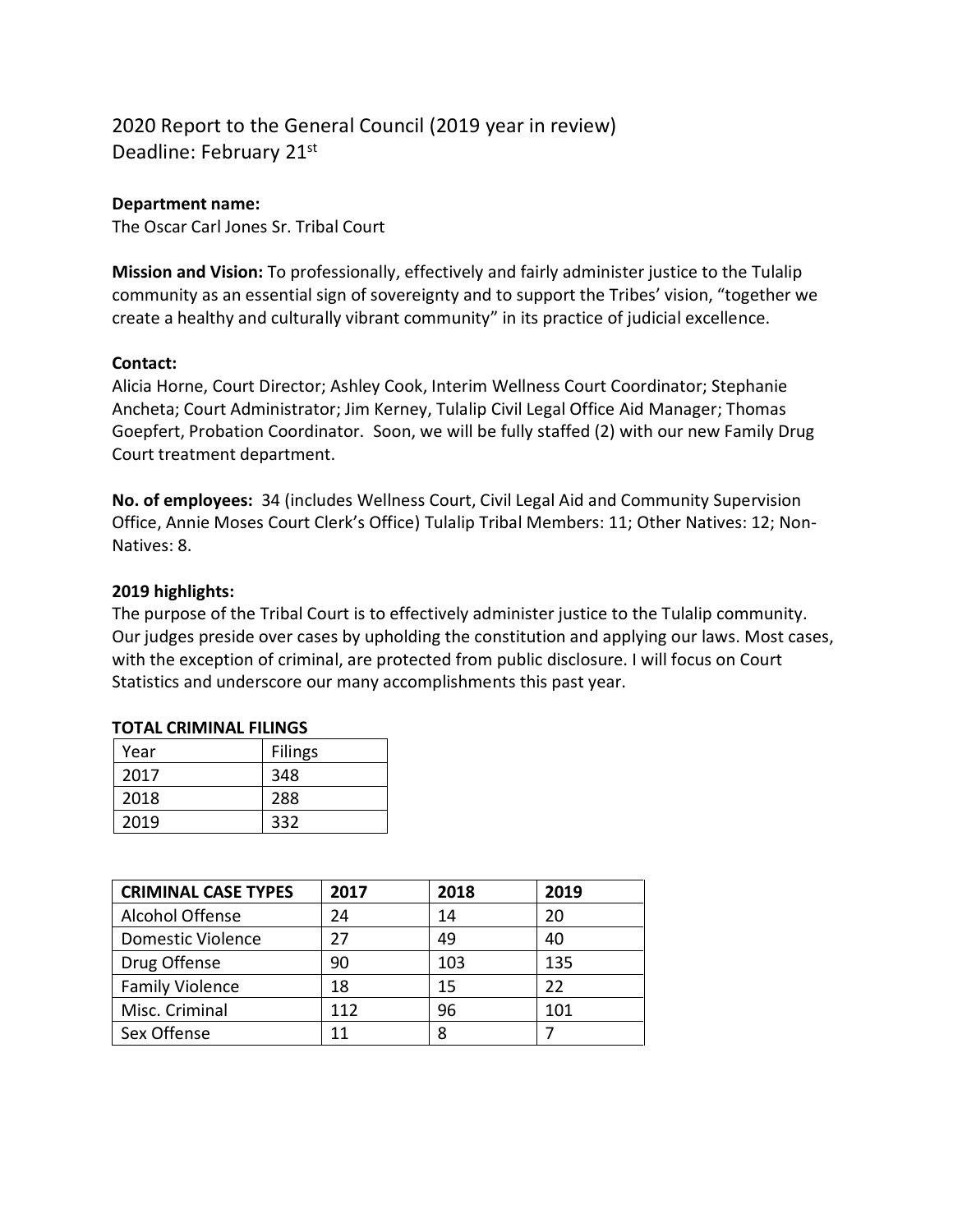#### **Infractions**

| Year | <b>Filings</b> |
|------|----------------|
| 2017 | 462            |
| 2018 | 943            |
| 2019 | 957            |

## **Special Domestic Violence Jurisdiction**

| Year | <b>Filings</b> |
|------|----------------|
| 2017 |                |
| 2018 |                |
| 2019 |                |

### **Total Civil Filings**

| Year | <b>Filings</b> |
|------|----------------|
| 2017 | 469            |
| 2018 | 409            |
| 2019 | 954            |

#### **Dissolutions**

| Year | <b>Filings</b> |
|------|----------------|
| 2017 | 21             |
| 2018 | 20             |
| 2019 | 17             |

### **Domestic Violence Protection Orders**

| Year | <b>Filings</b> |
|------|----------------|
| 2017 | 36             |
| 2018 | 31             |
| 2019 | 47             |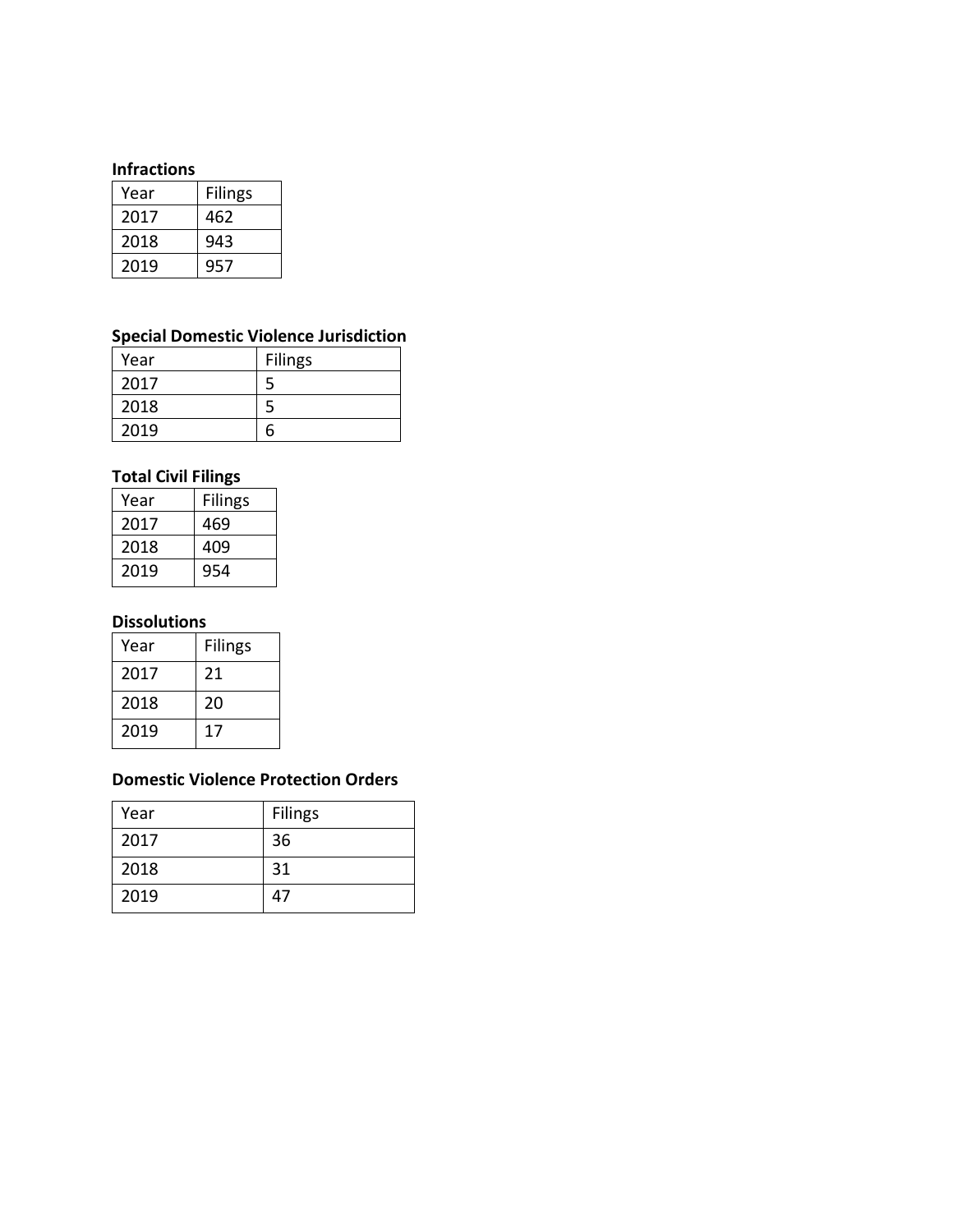#### **Youth In-Need-of-Care**

| Year | <b>Filings</b> |
|------|----------------|
| 2017 | 49             |
| 2018 | 56             |
| 2019 | 44             |

### **Child Custody**

| Year | <b>Filings</b> |
|------|----------------|
| 2017 | 24             |
| 2018 | 28             |
| 2019 | ,,             |

### **Child Support**

| Year | <b>Filings</b> |
|------|----------------|
| 2017 | 24             |
| 2018 | 32             |
| 2019 | 34             |

#### **Tulalip Healing to Wellness Court**

| Total Referrals*              | 28 |
|-------------------------------|----|
| <b>Referrals Not Entering</b> | 11 |
| <b>Total Entering</b>         | 17 |
| Terminated **                 | 9  |
| <b>Actively Participating</b> | 30 |
| Stage 1                       | 9  |
| Stage 2                       | 5  |
| Stage 3                       | 6  |
| Stage 4                       | 1  |
| Stage 5                       | 4  |
| Graduations                   | 10 |

*\* Referrals not entering due to defense and prosecution non-agreement on referral, other plea, did not screen High Risk/High Need, declined offer to join Wellness Court, went to warrant status prior to joining.*

*\*\* Termination reasons include refusal to engage with treatment, abandonment of the program, new criminal charges.*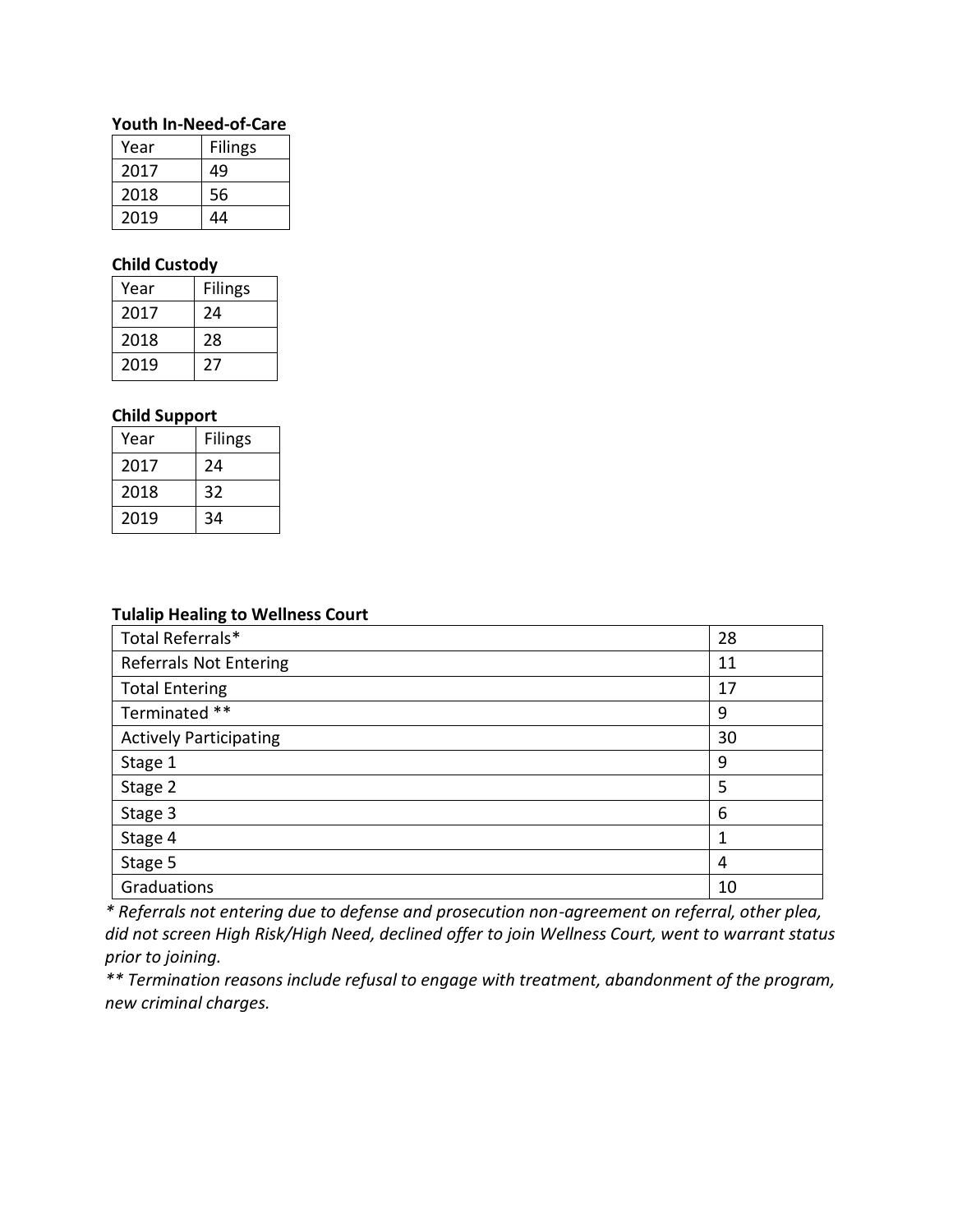### **Collections**

Criminal Fines, \$77,189.99; Court Costs, \$14,879.39; Filing Fees, \$9,150.00; Restitution, \$19,532.49; Bail Posted, \$129,100.00; Bail Exonerated, \$185,500.00; Bail Forfeited, \$4250.00; Total: \$105,469.38

### **2019 Highlights: Tribal Court Highlights continued …**

- Court Administrative Assistant (Stephanie Cultee) updated 2019 Law and Justice Brochure providing information on our law and justice services and programs.
- We've had at least 5 Judicial Law Clerks externs work at the Tribal Court in partnership and signed MOU with Seattle University School of Law to provide legal support to the judges in a variety of areas, including updating family law forms.
- We held annual Court Retreat in December and focused on team building. The 1-day retreat was well worth it to improve overall moral, empowerment, and team building!

### **Wellness Court**

- Wellness Court have 30 active participants
- Wellness Court had ten participant graduate.

### **Community Supervision Office**

- The Probation Office is in the process of restructuring and will be retitled to Community Supervision Office with an emphasis in Wellness Court practices and philosophy of rehabilitative justice.
- Community Supervision Office received another Community Service Officer.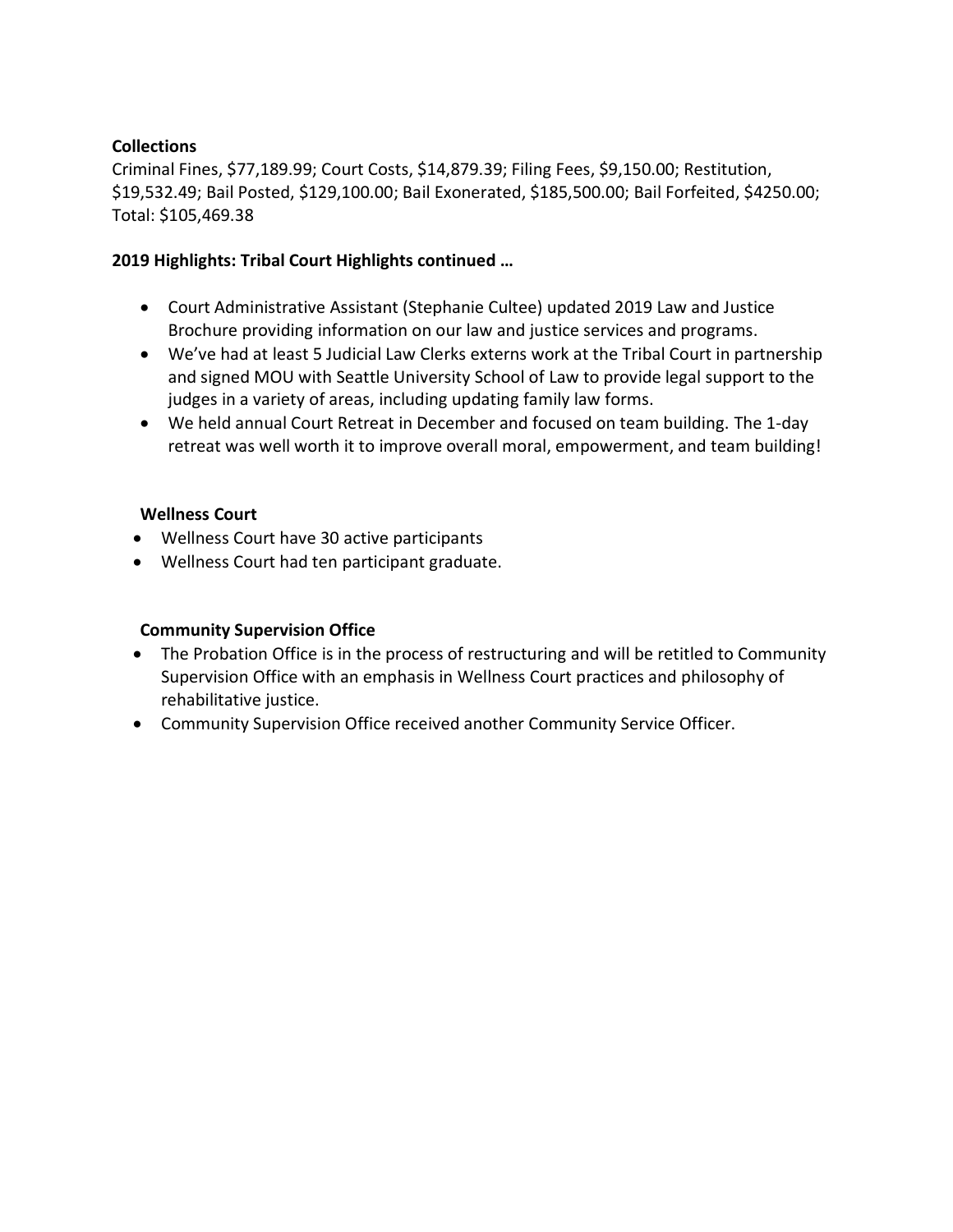### **Tulalip Office of Civil Legal Aid**

- TOCLA Received a grant from the BIA to fund a part-time Pro Se Navigator to help community members fill out court forms. Pro Se Navigator was hired to provide this assistance.
- TOCLA has been selected as a training site for paralegal interns from Edmonds Community College. Each quarter, 2 interns are selected to participate. The interns are overseen by TOCLA paralegal Stephanie Ancheta. This also provides Stephanie with supervisory experience as she takes on more responsibility within TOCLA. In addition to working with interns, Stephanie has been taking on a more active role in case preparation, including jurisdiction and Appellate issues, with the Domestic Violence Attorney Advocate, Lori Guevara.
- Amy Lettig, Parent Advocate Attorney, was key in having a Tulalip youth transferred from a facility where she was being beaten up by other residents and got her placed into a different facility, one more appropriate to her needs, where this youth has thrived and is making great progress toward healing.
- Chori Folkman, Child Advocate Attorney, has provided training on the Basics of Education Advocacy to beda?chelh in August 2018, and to Family Haven in September 2018. She made a presentation to Wellness Court in December 2018 on Extended Foster Care and Benefits for former Youth in Need of Care clients aged 18  $-21.$
- Lori Guevara, DV Advocate Attorney, is a Board Member of the Indian Law Section of the WSBA. She helped plan and then attended the 30<sup>th</sup> Annual Indian Law Section Seminar, "Looking Back, Moving Forward: Hot Topics in Indian Law." She was also on the small committee for the seminar on tribal opioid litigation and brought Cherokee Nation Assistant Attorney General John Young to Seattle to participate. Cherokee Nation was the first tribe in the United States to bring litigation in a tribal court against the opioid manufacturers and distributors for the harm caused to the tribe and its members.
- Jim Kerney, TOCLA staff attorney, represented a Tulalip mother who is the guardian of her adult disabled daughter at a fair hearing. Mother had been found to have abused her daughter by APS. After an all-day hearing, the administrative law judge came to rule in this mother's favor, which allows her to continue to care for her daughter as her guardian.

### **Grants administered:**

Bureau of Indian Affairs-Office of Tribal Justice Support provided the Court one time grant funding for a GAL/Child Advocate Attorney in the amount of \$80,820 for salary and benefit \$8,564; Pro Se Navigator in amount of \$46,609 for salary and benefits \$11, 652; Quil Ceda Village/Court contract approved, received \$319,278 in impact funds; Office of Juvenile Justice and Delinquency Prevention received a three year award in amount of \$643,871 to support Family Treatment Court Program.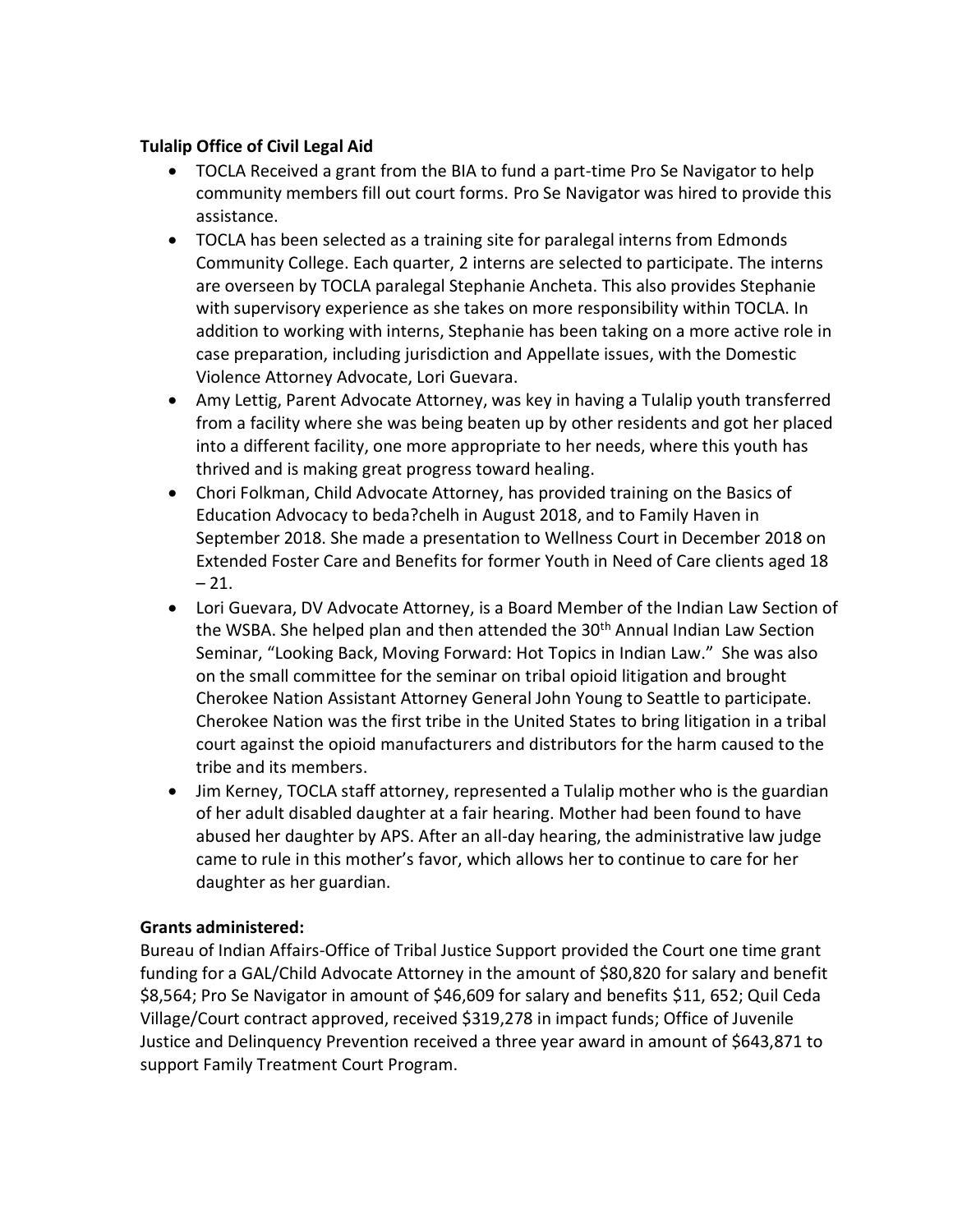### **Services provided to Tulalip Citizen in 2019:**

The Tribal Court hears a variety of cases such as child custody, child support, dissolutions, adoptions, domestic violence, guardianships, marriage, name changes, Tulalip Gaming Appeals, elder protection, dependency cases, civil complaints, fishing and hunting issues, forfeitures, exclusions, infractions, etc. The Court may call a mediator to hear and resolve family law and civil matters.

The Elder's Panel is another arm of the Tribal Court; the all-volunteer panel of 7 Tribal Elder's hear young, first-time, non-violent cases. If the Elder's Panel client successfully complies with Elder's Panel, the case against the client is dismissed.

Wellness Court, another division of the Tribal Court, is a 12-24 month program that focuses on honesty, sobriety, and rehabilitation that works in coordination with Behavioral Health, Healing Lodge, Police, Prosecution, Public Defenders, Health Clinic and several other departments to provide the support & resources necessary for participants to begin living sober lives and reconnecting with their families, community and culture.

Family Treatment Court, a new program also, another division of the Tribal Court, is a 12-24 month program. The Family Treatment Court focuses on Parents who struggle with addiction, and a child in care may voluntarily enter the FTC and agree to increased court participation, chemical dependency treatment, and intense case management to reunite with their children.

Frequently Asked Questions:

Q: How do I ask the Court (Judge) something or present new information in my case? A. If you have an active case at the Court, you can file a Motion to present new information and/or ask the Judge a question. \*(If you want to pen a new civil case, you would file a petition with the Court).

### Q. What documents can I get from the Court?

A. Copies of criminal history, civil and criminal orders, petitions, and appellate opinions. The court will not release: drug & alcohol assessments; mental heat evaluations, or beda? chelh cases.

Q. How can I get a Police Report?

A. From the Tulalip Police Dept. Request forms are available at the Police Department at the receptionist window.

Q. I misplaced my traffic ticket, now what?

A. You must request another copy form the Tribal Police Dept.

Q. How much is my traffic ticket?